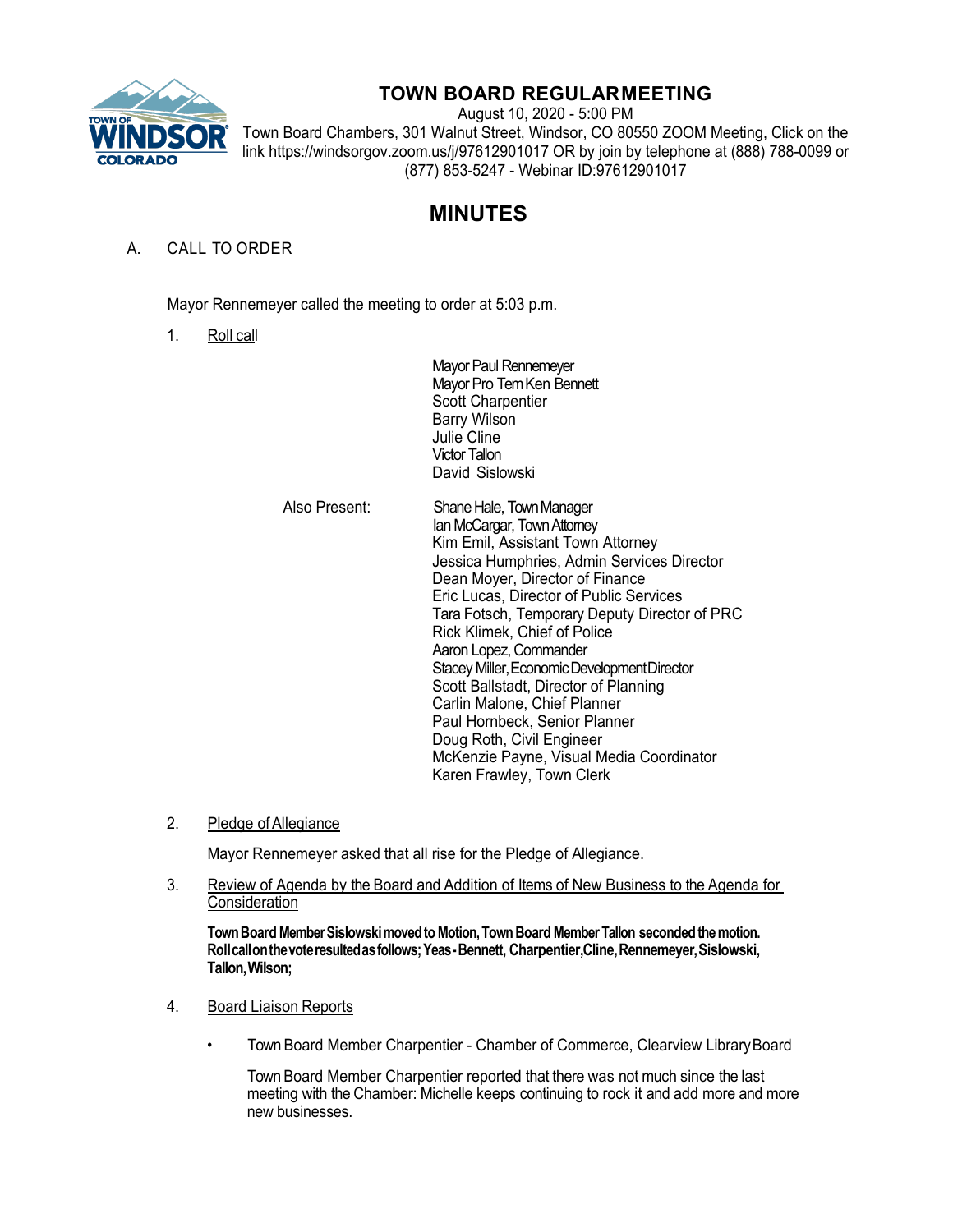As far as the Library, he attended the last meeting as well and most of it was focused on the new additions and remodeling they are doing. It looks like a nice rendition that they have and seem to have the money to be able to accomplish it.

• Town Board Member Wilson - Planning Commission, Larimer County Behavioral Health Policy Council

Town Board Member Wilson reported that regarding the Larimer County Behavioral Health Policy Council, the item that has received the most publicity was the big push from Fort Collins to build the new facility elsewhere. He stated that while he is open to listen to any alternatives, from what he has been able to gather so far, he doubts that it is going to change. There was a very good presentation last week about youth behavioral services in Larimer County and in some cases, the lack thereof. In some cases, he stated that they have some great services available and, in other cases, there are some gaps where they either aren't able to meet those gaps or the gaps are met by sending people outside of the County. The good thing is that every month they talk about a different subject matter and have a tactical team who goes out and does the research and the studies and then reports back to the Policy Council. Even though a lot of the funds go toward building the facility, there are funds available in the short-term, which some have been put backinto the community.

For the Planning Commission, Town Board member Wilson stated that there were a few things on the agenda and that he would like to read the disclaimer since he is the Town Board Liaison. Addressing Mayor Rennemeyer, he stated for the record that in his capacity as a Town Board Liaison to the Planning Commission, he was at the Planning Commission meeting, during which matters discussed tonight were previously presented. He wished to state that his participation in the Planning Commission proceedings had in no way influenced him in his capacity as a Town Board Member for the evening. He would make his decisions and cast his votes for the evening based solely on the evidence presented during the public hearings.

• Mayor Pro Tem Bennett - Water and Sewer Board, 34, 74 and I-25 Coalitions

Mayor Pro Tem Bennett reported that the Water and Sewer Board will meet this Wednesday morning at 6:30 a.m. The first thing on the agenda is dealing with a problem that was created by Julie Cline when she came onto the Town Board which is to fill her position as Secretary. Next on the agenda is an update about purchasing industrial park's water shares. Third will be a review of the Water and Sewer Board's bylaws. Fourth will be an update on our water supply; there is a study out that states that one-hundred percent of Colorado is considered to be in a drought stage. Therefore, keeping a close eye on our water supply is very important.

The 34 Coalition met virtually last Thursday evening before the MPO meeting. CDOT is updating some of their accident data for that corridor; for those that don't know, the 34 Corridor starts South of the Big Thompson River Canyon and extends all the way through Loveland, Windsor, Johnstown, and East of Greeley. Therefore, we should have an update on those accident reports next month. CDOT is also doing a traffic modelling study at the intersection of 34 and County Road 13 which is now Colorado Boulevard. It has been slowed down a bit by the key engineer no longer being with CDOT so they are doing a little bit of catch up. The other thing on the agenda was review of their goals and priorities, and again two key members were unable to attend so it has been postponed to the next meeting. Normally, the 34 Coalition meets once a quarter, but will probably schedule a meeting for the first week in September.

• Town Board Member Cline – Tree Board, Poudre River Trail Corridor Authority, Historic Preservation Commission

Town Board Member Cline reported that the Tree Board met on July 28th after not being able to hold one in a while due to COVID. They held their Sick Tree Day in June and had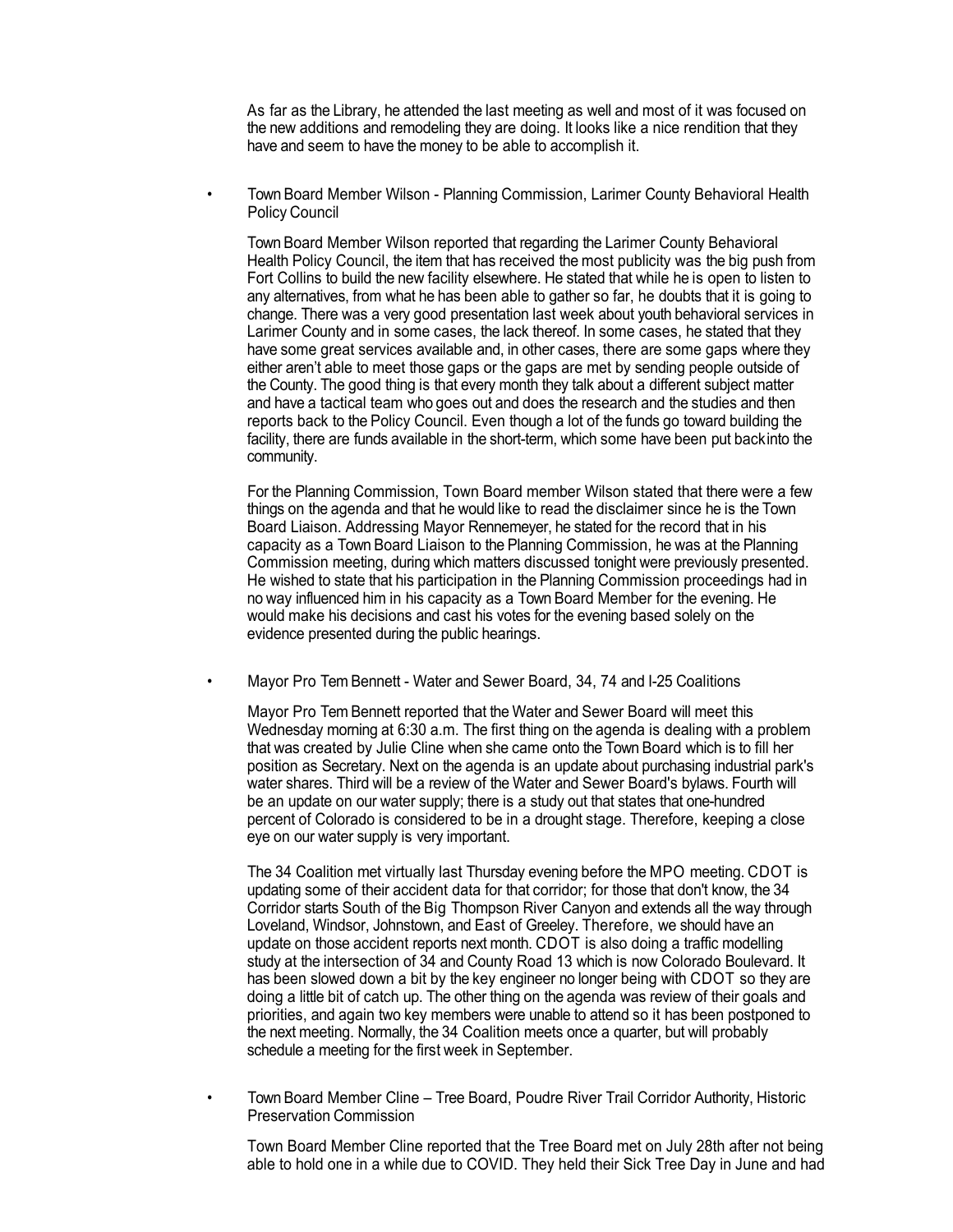a good chance to get out and look at some of the trees and the health of the trees in Windsor. They also advised that the greenhouses are having a record number of purchases due to COVID and are getting a lot of questions coming in about anything related to horticulture. They have also been having meetings via zoom for participation through Clearview Library and have had really good attendance. In a couple of weeks, they are actually going to go out and do an assessment on some of the trees at Chimney Park to validate and see their health.

The Poudre River Trail Corridor met last Thursday talked about the purchase of the Lowell Burn property in Greeley, which sits right next to the Poudre Trail. The City of Greeley is in the process of purchasing that property andwould like to sell a portion of it to the Poudre River Trail Corridor, but the Poudre River Trail Corridor does not have the funds to purchase it. They are, however, talking about possible easements to be able to extend the trail or to be able to protect the trail from having development right next to it. The City of Greeley is also going to use some of the water rights for that purchase of the property for the usage of water for the City of Greeley. There is going to be a retreat on August 29th to talk about what the trail board is going to do for the next year.

The Historic Preservation Commission is set to meet Thursday to go over their different items on their agenda.

• Town Board Member Tallon - Parks, Recreation and Culture Advisory Board, Great Western TrailAuthority

Town Board Member Tallon reported that at this time he does not have anything to report. Last week he was out of town. He did walk the trail Sunday and it is amazing how much they have done since he walked it lasttime.

• Town Board Member Sislowski - Windsor Housing Authority, Windsor Severance Fire **District** 

Town Board Member Sislowski reported that the Fire District meeting is this coming Thursday on the 13th.

The Housing Authority is next Tuesday on the 18th so there is nothing to report since the last board meeting. As a note, due to a previously existing commitment he will be missing the Fire District meeting on the 13th in case there is another board member that might want to attend on his behalf. It is at 7 p.m. which may be conflicting with the strategic plan community meeting.

Mayor Rennemeyer asked if they were meeting in person, or virtually. Town Board Member Sislowski responded that it has been mixed, but so far to date, he has attended virtually. He believes the bulk of the people at the meeting are there in person. Mayor Rennemeyer stated that perhaps the Chief could send the Board the meeting minutes or the items so they can report on them at the next meeting. Town Board Member Sislowski stated he would forward them to the Mayor as soon as he gets them.

• Mayor Rennemeyer - Downtown Development Authority, North Front RangeMPO

Mayor Rennemeyer reported that the Downtown Development Authority has not met since the last Board meeting, but will be meeting next week.

The North Front Range MPO held its regularly scheduled meeting last Thursday evening. There was quite the conversation on regional air quality with a presentation by Mike Silversteen, Executive Director with the Regional Air Quality Council. The Mayor stated that Silversteen tried to say that air has been very poor which to some degree is valid. However, he took some grief from some of the Council in regards to how he came up with the numbers that he uses to determine regional air quality to which he did not have a response. Many long-standing MPO board members expressed great concern over the MPO's vision and the direction it's head. Some of the members have held their offices for eight to twelve years and now are term limited with their offices expiring prior to year-end.

#### 5. Public Invited to be Heard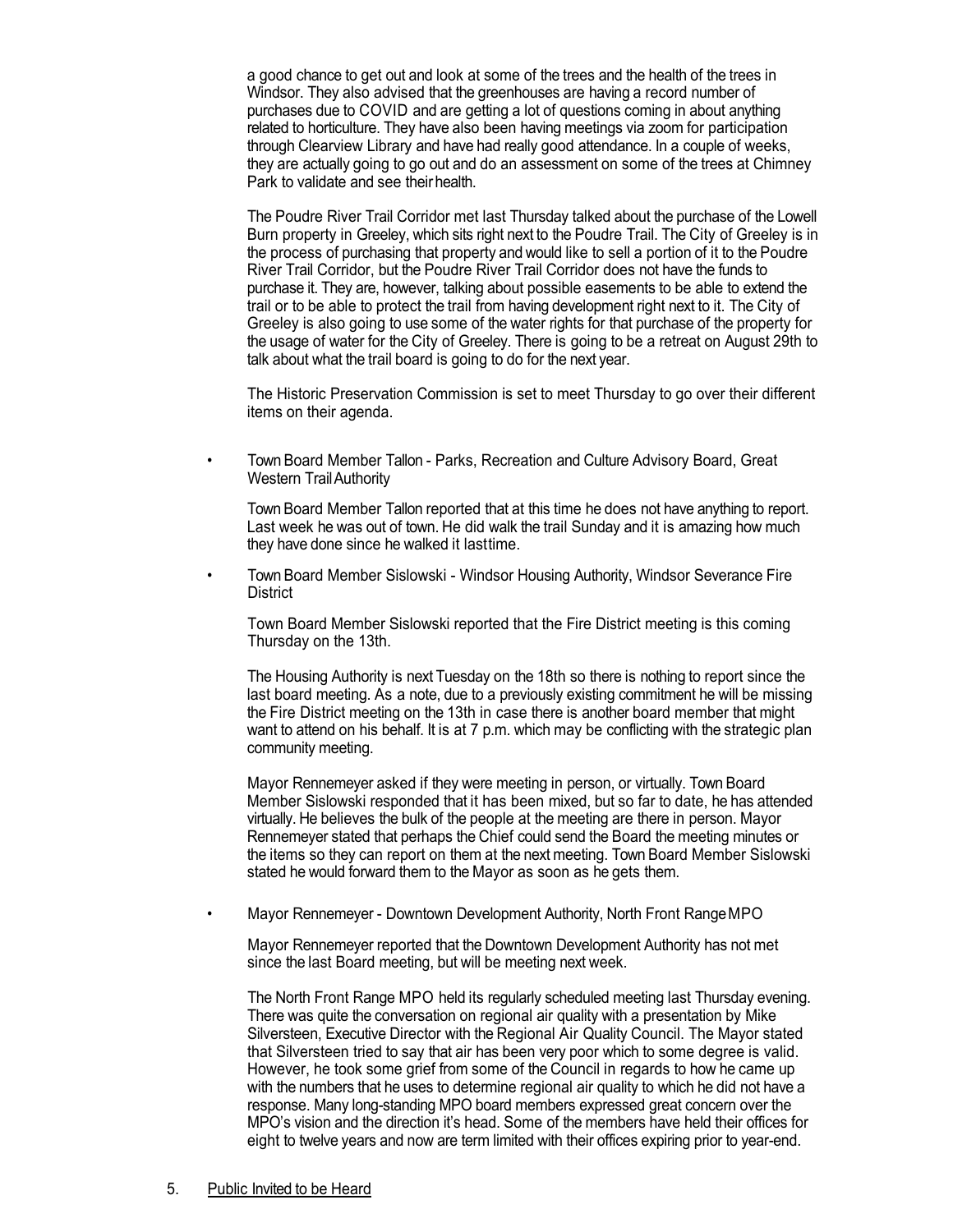Mayor Rennemeyer opened the meeting up for public comment to which there was none.

#### B. CONSENT CALENDAR

- 1. Resolution No. 2020-58 A Resolution Approving the Memorandum of Understanding Between Weld County Department of Public Safety Communication and the Town of Windsor Regarding Emergency Dispatch Services Via "SchoolSAFE" Connection --Rick Klimek, Police Chief Improvement of communications processes between school staff and police to better communicate public safety communications via radio.
- 2. Report of Bills July2020

**Town Board Member Wilson moved to approve the consent calendar as presented., Board Member Cline seconded the motion. Roll call on the vote resulted as follows; Yeas -Bennett, Charpentier,Cline, Rennemeyer, Sislowski, Tallon, Wilson; Motion Passed.**

#### C. BOARD ACTION

1. Public Hearing - Fossil Creek Ranch Major Subdivision 1st Filing Plat – Dallas Horton & Steve Pfister, 3T Investments, LLP, applicants/John Beggs, Russel + Mills Studios, applicants' representative

**Town Board Member Sislowski moved to open the public hearing, Mayor Pro Tem Bennett seconded the motion. Roll call on the vote resulted as follows; Yeas - Bennett, Charpentier, Cline, Rennemeyer, Sislowski, Tallon, Wilson; Motion Passed.**

The applicants, Mr. Dallas Horton and Mr. Steve Pfister of 3T Investments, LLP, represented by Mr. John Beggs of Russel + Mills Design Studios submitted two final major subdivision plats, known as the Fossil Creek Ranch Subdivision 1st and 2nd Filings. The subdivision encompasses approximately 254 acres and is zoned Residential Mixed Use (RMU).

The preliminary plat was approved by Planning Commission in 2017 as a single filing with 290 single family lots. The final plat has been split into two separate filings with a total of 260 single family lots. Layout of the two final plats are generally consistent with the preliminary plat, although a number of lots were eliminated due to the Arthur Ditch, which was planned to be piped in the preliminary plat, being left in place and not piped (the ditch will be fenced with wrought iron style fencing). At the time of preliminary plat approval, a park site of four to five acres to be dedicated to the Town was envisioned. However, no park site acceptable to the Town was identified so the applicant has elected to pay the fee-in lieu of dedication, a solution which is acceptable to the Parks, Recreation and Culture Department. A small (2/3 acre) park is planned to be built by the developer and maintained by the Metro District. Adjacent to the park are approximately 14 acres of wetlands that will be preserved.

1st Filing Plat characteristics:

- · 140 single-family residential lots;
- Average lot size of 6,982 square feet;
- · 14 open space tracts (drainage, utility & access) = approximately 19 acres;
- · 5 future development tracts = approximately 173 acres; and
- Approximately 11 acres of public right-of-way dedication.

2nd Filing Plat characteristics:

- · 120 single-family residential lots;
- Average lot size of 6,950 square feet;
- · 11 open space tracts (drainage, utility & access) = approximately 9 acres;
- · 1 future development tract = approximately 35 acres; and
- · Approximately 8 acres of public right-of-way dedication.

Three access points will be provided to the development, one from County Road 34C and two from County Road 5. Offsite improvements associated with the development include paving County Road 34C and the following upgrades to County Road 5: two southbound lanes with bike lane, curb, and gutter; left and right turn lanes as needed; and a detached 10' wide multiuse trail. An oil & gas operations area is shown on the northern portion of the first filing and is being provided in accordance with C.R.S 24-65.5-103.5(1)(a)(II). The operations area does not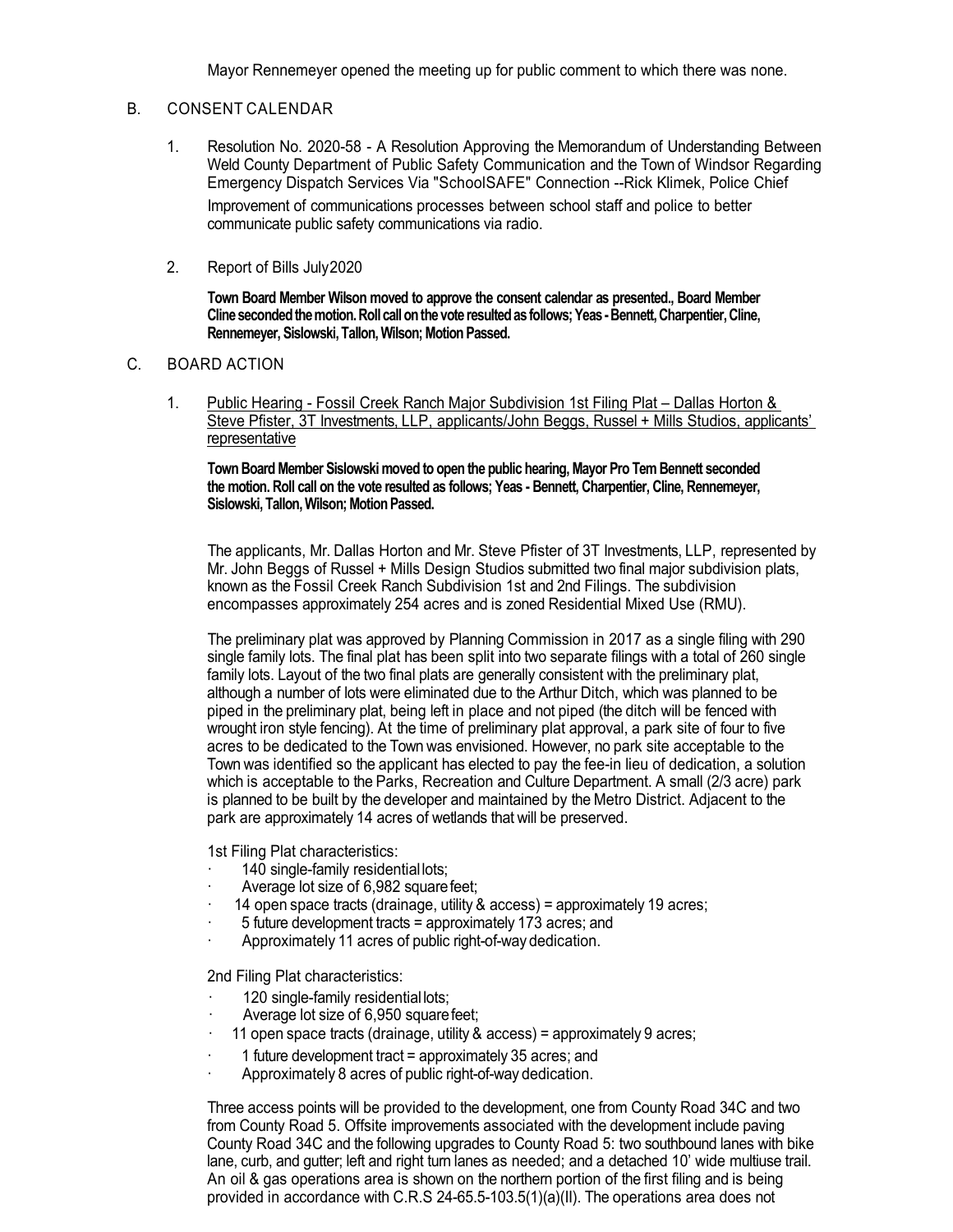constitute Town approval of any oil and gas operations. Any such operations remain subject to Conditional Use Grant approval and State approval.

The applicants held a neighborhood meeting on October 22, 2015 in accordance with Chapter 16, Article XXXI of the Municipal Code. There was one neighbor in attendance. Please see the enclosed neighborhood meeting notes for discussion topics and responses.

Per Mr. Ballstadt, this is a Major Subdivision for the Fossil Creek Ranch 1st and 2nd Fillings. The zoning of the property is zoned residential mixed use and general commercial. The application is consistent with the goals of the Comprehensive Master Plan. Public notification was made in accordance with the municipal code guidance. At the August 5, 2020 meeting, the Planning Commission forwarded to the Town Board a recommendation of approval of the final subdivision plat.

Mayor Rennemeyer reminded the Board that the public hearing is for questions of staff and of the applicant and to make sure that conversation of the Board results in questions and not feelings or comments about how you may or may not vote for the issue at hand.

Town Board Member Sislowski inquired about the results of the neighborhood meeting held in October of 2016 and if there were any comments at that time. Mr. Ballstadt responded that he did not believe there were any comments from that neighborhood meeting and that this has taken quite some time to navigate the process. John Beggs stated he was present at the neighborhood meeting and there was one individual that attended that meeting. There were no real comments just more conversation about the project itself. Town Board Member Sislowski stated that he was looking at the map of the 1st filling and saw the area that said future development zoned RMU and was curious if there were plans to add additional homes in that particular zoning and what type of development would be allowed in RMU zoning. Mr. Ballstadt responded that the residential mixed-use zoning would allow for any of the various densities in the municipal code. The area being referred to he believed was being planned for some multifamily product but would defer to the applicant to discuss that. Mr. Beggs responded that it is going to be planned for multi-family in the future and there is a stipulation in the I-25 corridor plan that they can't plan any single-family any closer to I-25 than it already is currently. Town Board Member Sislowski asked if that was for the RMU zoning on the East side also. Mr. Beggs responded that along the West side would be the multi-family, and along the East side where the map has the cutout was an existing wetland area that was going to be retained as open space. Town Board Member Sislowski asked if that should be changed on the map to reflect the open space zoning. Mr. Ballstadt stated that generally they would use that zoning if the entire property was open space, but typically there are properties with open spaces interspersed in them that are zoned residential mixed-use neighborhoods. Town Board Member Sislowski stated that his sensitivity is for families buying homes in this area if they were to look at the map and given the zoning, understand what might be built next to that area could be anything under the RMU bucket. Mr. Ballstadt responded that was correct and the I-25 Corridor plan would not allow anymore single-family units closer to I-25. Town Board Member Sislowski asked for further clarification regarding a box on the South side of filling 2 as to whether it may be for parking. Mr. Beggs responded that was a stormwater detention facility. Town Board Member Sislowski stated that he looked at the criteria for subdivisions and asked whether the area was going to be dual tap running both potable and non-potable systems. Mary Whonrade, Civil Engineer responded that there would be a dual water tap system although it would not be tapped into the potable water system. It was going to be a completely independent irrigation system based on raw water coming from the ditch.

Town Board Member Wilson stated that just driving by the site and looking at the map, he observed that part of site is going to be a wetland. There is also a ditch running through the property. It is going to be a kind of low-lying area. He asked if this was going to be in a flood plain or how was it classified and whether that was a concern at all? Doug Roth, Civil Engineer responded that the Northeastern portion of the site does fall in the flood plain currently, however it is eligible to be filled in and elevated.

Mayor Pro Tem Bennett stated that he did not see a neighborhood park, trails, or open space and asked what the plan was for those? Mr. Ballstadt responded that the applicant has decided to pay the cash in lieu fee for this particular park site. Parks and Rec has been actively discussing the park site. The challenges with typography, with the ditch, as well as the wetlands have been limiting factors and the reason for the applicant to opt for the cash in lieu of a park site. Mr. Ballstadt stated that he believes there are trails planned in this project. Mr. Beggs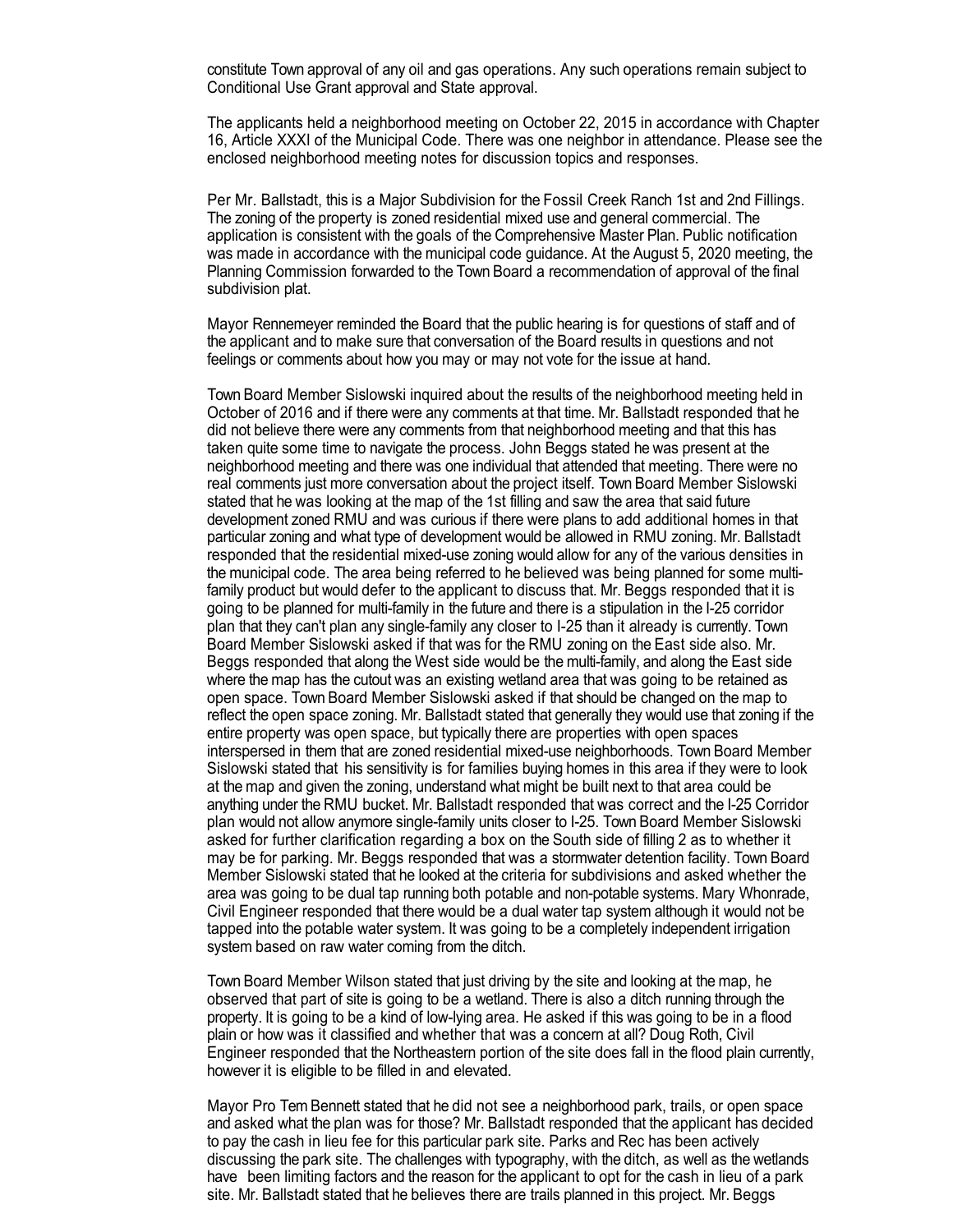stated that there is a pocket park within this subdivision that will be maintained by the HOA within filing 1 directly West of the wetlands. There is a trail network that extends internal from the wetland area out to the area to the South. The Town trail that is required for this project will be along the future collector road that is going to be occurring inthe future with the commercial areas.

Town Board Member Sislowski asked if there is a trail segment within this area that is part of the Poudre Trail extension. Eric Lucas, Public Works Director stated that it does show on the Trails Master Plan Map that there will be a secondary connection to the Poudre Trail. The main connection will leave the Kyger Woodland Bluffs area and head through the open land to the North connecting through Timnath Park and then over to the area of this subdivision.

**Town Board Member Tallon moved to close the public hearing, Town Board Member Sislowski seconded the motion. Roll call on the vote resulted as follows; Yeas - Bennett, Charpentier, Cline, Rennemeyer, Sislowski, Tallon, Wilson; Motion Passed.**

2. Resolution No. 2020-59 - A Resolution Approving Fossil Creek Ranch Major Subdivision 1st Filing Plat – Dallas Horton & Steve Pfister, 3T Investments, LLP, applicants/John Beggs, Russel + Mills Studios, applicants'representative

Please refer to the previous agenda item for discussion.

Town Board Member Sislowski stated that he urged the Planning staff to see if there is something else to these maps that would make it easier for a potential home buyer to look at them and see what may be built across the street at some point in the future just to avoid the kind of issues that we typically do face with a homeowner pretending not to know.

**Town Board Member Tallon moved to approve Resolution No. 2020-59, Mayor Pro Tem Bennett seconded the motion. Roll call on the vote resulted as follows; Yeas - Bennett, Charpentier, Cline, Rennemeyer, Sislowski, Tallon, Wilson; Motion Passed.**

3. Public Hearing - Fossil Creek Ranch Major Subdivision 2nd Filing Plat – Dallas Horton & Steve Pfister, 3T Investments, LLP, applicants/John Beggs, Russel + Mills Studios, applicants' **representative** 

**Town Board Member Sislowski moved to open the public hearing, Board Member Cline seconded the motion. Roll call on the vote resulted as follows; Yeas - Bennett, Charpentier, Cline, Rennemeyer, Sislowski, Tallon, Wilson; Motion Passed.**

Per Mr. Ballstadt, this is the 2nd filling and is being reviewed in accordance with the municipal code. The 2nd filling is the Southern filling of the two and it is zoned residential mixed use. At their August 5, 2020 meeting, Planning Commission forwarded to the Town Board a recommendation of approval of the final subdivision plat.

Town Board Member Sislowski stated that he was looking at the map in the Southeast corner of Fossil Creek Ranch Major Subdivision, and asked why it was outlined and separated. Mr. Beggs responded that the Southeast corner is planned for a commercial site. Town Board Member Sislowski asked if it was zoned as residential mixed unit also or if it is zoned as something else. Mr. Beggs responded that it is within the RMU zone.

**Town Board Member Tallon moved to close the public hearing, Town Board Member Wilson seconded the motion. Roll call on the vote resulted as follows; Yeas - Bennett, Charpentier, Cline, Rennemeyer, Sislowski, Tallon, Wilson; Motion Passed.**

4. Resolution 2020-60 - A Resolution Approving Fossil Creek Ranch Major Subdivision 2nd Filing Plat – Dallas Horton & Steve Pfister, 3T Investments, LLP, applicants/John Beggs, Russel + Mills Studios, applicants'representative

Please refer to item C.1 for discussion.

**Town Board Member Tallon moved to approve Resolution No. 2020-60, Mayor Pro Tem Bennett seconded the motion. Roll call on the vote resulted as follows; Yeas - Bennett, Charpentier, Cline, Rennemeyer, Sislowski, Tallon, Wilson; Motion Passed.**

5. Public Hearing - An Ordinance for the Regulation of Traffic by the Town of Windsor, Colorado, Repealing and Readopting Article I of Chapter 8, and Portions of Article II, Chapter 8, of The Windsor Municipal Code and Adopting by Reference the 2020 Edition of the "Model Traffic Code", Repealing All Ordinances In Conflict Therewith, and Providing Penalties for Violation Thereof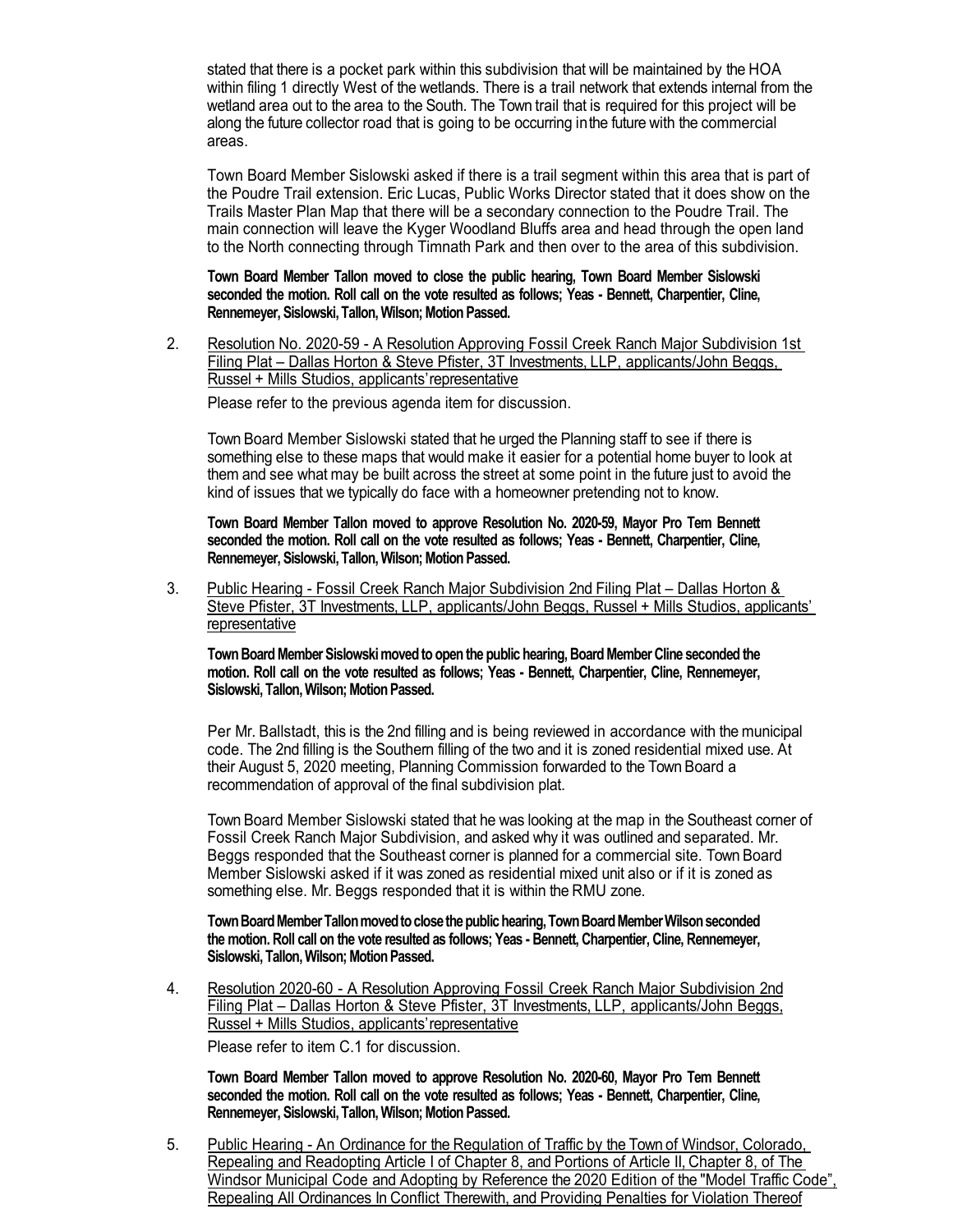**Town Board Member Tallon moved to open the public hearing, Town Board Member Wilson seconded the motion. Roll call on the vote resulted as follows; Yeas - Bennett, Charpentier , Cline, Rennemeyer, Sislowski, Tallon, Wilson; Motion Passed.**

The*Town of Windsor Home Rule Charter*,ArticleIV,Section4.13authorizestheTownBoard to adopt codes by reference as provided by applicable state statutes. As such, proper notice and a public hearing must be conducted pursuant to the requirements of §31-16-203, *Colorado Revised Statutes("C.R.S.").* This section requires notice of the public hearing to be published twice in a newspaper of general circulation, once at least fifteen (15) days preceding the hearing, and once at least eight (8) days preceding it.

The first publication was on July 26, 2020 and the second publication was on August 2, 2020.

§31-16-2035 *C.R.S.* requires the publication of the ordinance in full. At least three (3) copies of the adopted code shall be kept by the Town Clerk and be made available for inspection.

The Town currently uses the 2010 Model Traffic Code. The 2020 Code addresses changes adopted by the State Legislature over the past ten years. Since the Model Traffic Code sections closely mirror the title 42 State code sections that are written into County court, this update will more closely align the two codes that our officers must rely upon. Outlined below are the new laws, and/or additions/deletions to the language of existing language, that have been added since 2010 and the recommended deletions from the code that are not needed since they are covered under alreadyexisting Town Ordinances.

Differences between the 2010 and the 2020 Model Traffic Codes and recommendations are detailed in the attached Memo, which is incorporated herein by reference.

Per Kim Emil, Assistant Town Attorney that this is a public hearing for an ordinance adopting by reference the 2020 revision to the model traffic code. Windsor is a model traffic code municipality, which means that any traffic violations that go to the Municipal Court are violations of the model traffic code or of the Windsor municipal code section. There are sometimes conflicts between the State's laws and municipal traffic ordinances that can lead to inconsistencies in traffic enforcement and movement requiring uniformity in traffic regulations.

Mayor Pro Tem Bennett stated that on page 65 in the packet in the code is item 106 which talks about local authorities with respect to highways under their jurisdiction and asked what that meant with regards to Hwy 397 and Hwy 257 in our Town- do we have jurisdiction on that? Ms. Emil responded that any road that lies within the Town of Windsor. Mayor Pro Tem Bennett stated that more specifically item 106 talks about weight restrictions, so State highway, State law within our Town limits and local authorities having jurisdiction. Do we have authority to put weight restrictions on those highways for a period of ninety days like it states? Ms. Emil stated that she believes we could do that. Mayor Pro Tem Bennett asked if we could do that without the State's permission? Ms. Emil responded that she believes we would still need to work with CDOT on that. What he is thinking about is if we had a festival or downtown event, we could maybe limit the weight traffic on those streets for a period of time. Ms. Emil responded that she believes we could try it but would have to start well enough in advance to let CDOT know. Mayor Pro Tem Bennett stated that he is just looking for opportunities within the law. Chief Klimek responded that he doesn't believe we can stop the trucks from traveling on Main Street, 257, or 397 for the purpose of what we are talking about, but thinks those are there for road construction or things of that nature. Mayor Pro Tem Bennett stated that on page 69 talks about low-speed electric vehicles, and asked for examples if they are like electric bicycles, Segways, or what does it really mean when it says low-speed electric vehicles? Ms. Emil stated that it is defined on page 192 along with a specific ordinance in our code that outlines what they are. Mayor Pro Tem Bennett stated on page 67 it talks about wildlife crossing, and local authorities can have a reduced speed if there is a wildlife crossing and inquired what the definition of wildlife crossing as he is thinking about the trail that crosses 257 and how there are wild turkeys out there. Mayor Pro Tem Bennett stated that he knows it is a little far-fetched but is looking at how we can use this to benefit our people, so what is the criteria for a wildlife crossing? Ms. Emil stated that it is not in thedefinitions.

Town Board Member Charpentier stated that he thinks last time we talked about motor homes being parked in subdivisions and since then there seems to be discussions especially in his subdivision that the HOA says there is a new ordinance now that there is no enforcement of mobile homes parking on the street. He knows it was twenty-four hours and believes it got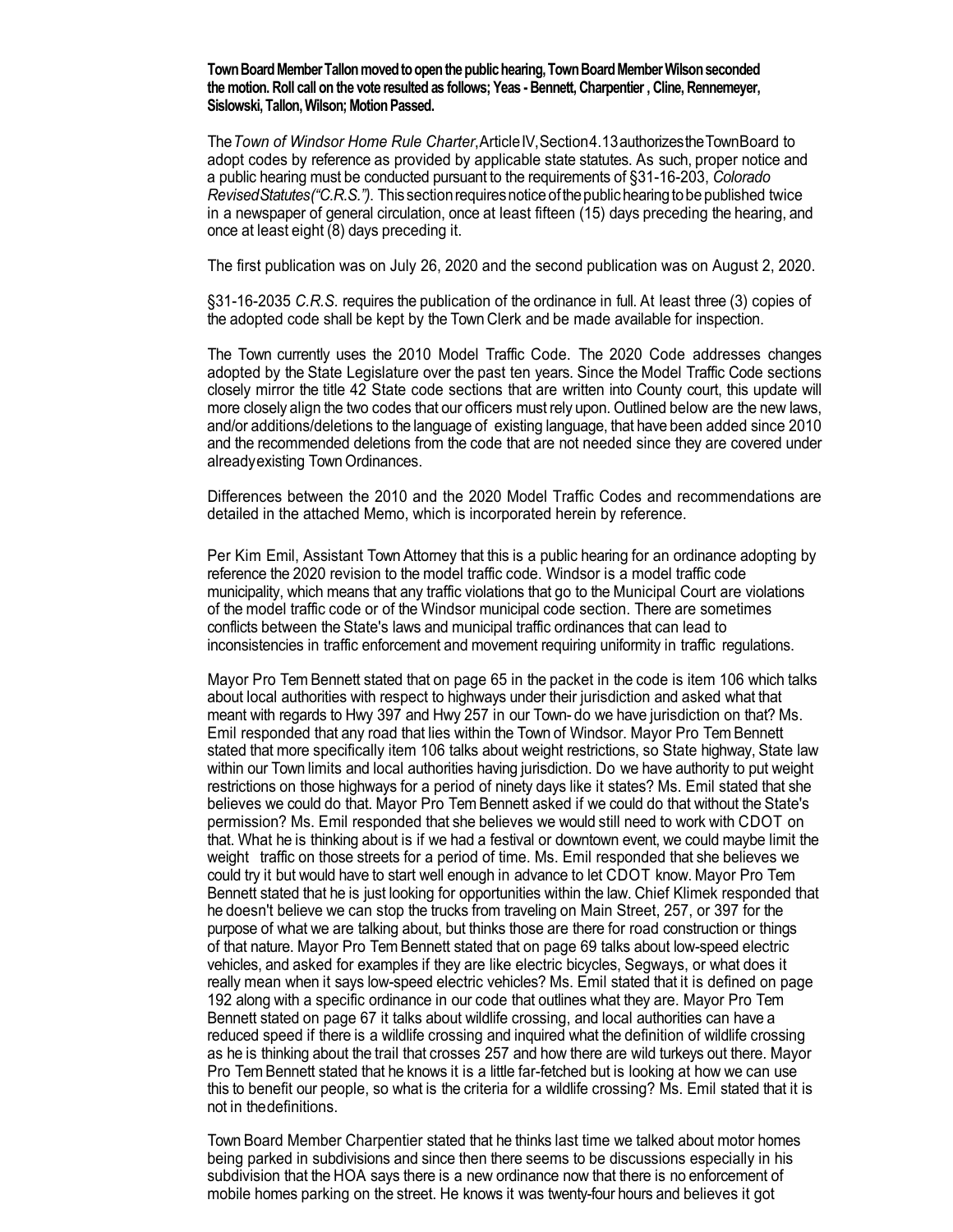moved to forty-eight hours under some exceptions but there are still some people that take advantage of that. Commander Lopez stated that the ordinance allows currently for four twentyfour-hour periods per month for folks to park their trailers within the Town of Windsor. Since April, we have been allowing a little bit of leniency for folks due to COVID because we did at that time get one person who was using their mobile home for sequestration so as not to get their family sick. This was not an ordinance change but we put in an internal working policy where they were allowing folks if they had a verified case of COVID, they could call in advance and we would not enforce the ordinance. However, since April we have had zero requests, therefore, we are moving back to the standard enforcement practice. Town Board Member Charpentier asked if it was on the Homeowners Association to start enforcing that. Commander Lopez responded that it is not; HOAs can make their own rules separate from what the Town's law is. Mr. Hale also responded that we are still going to allow quarantining in a recreational vehicle on a case by case basis, but it will be issuing a warning first and then letting them tell us they are quarantining. Chief Klimek responded that the Board is going to be seeing an ordinance coming forward regarding recreational vehicles and parking.

**Town Board Member Tallon moved to close the public hearing, Mayor Pro Tem Bennett seconded the motion. Roll call on the vote resulted as follows; Yeas - Bennett, Charpentier, Cline, Rennemeyer, Sislowski, Tallon, Wilson; Motion Passed.**

6. Ordinance No. 2020-1613 An Ordinance for the Regulation of Traffic by the Town of Windsor, Colorado, Repealing and Readopting Article I of Chapter 8, and Portions of Article II, Chapter 8, of the Windsor Municipal Code and Adopting by Reference the 2020 Edition of the "Model Traffic Code", Repealing All Ordinances In Conflict Therewith, and Providing Penalties for Violation Thereof

This is the first reading of the Ordinance Adopting the 2020 Model Traffic Code following the Public Hearing.

The MTC has been the standard for local law enforcement in traffic matters for many years. At the State level, it is adopted by the Colorado Department of Transportation. Updating the MTC to the 2020 edition assists law enforcement in providing a consistent set of standards and laws, decreasing the potential for conflicting standards between municipal and countycourts.

Windsor last adopted the 2010 MTC in January 2014. Since that time, the basics of traffic law has remained largely unchanged, but the Code has been updated with everything from automated driving systems to electrical assisted bicycles to golf cars, in addition to adding parental responsibility if they are in a vehicle with unrestrained children.

References to all penalty provisions in the Model Traffic Code are being deleted, deferring to our Municipal Code general penalty.

New Windsor Municipal Code Sections are being created to address specific parking violations. These sections previously had been added provisions to the Model Traffic Code, which created some confusion, but will now be ordinance violations as opposed to re-writing the Model Traffic Code.

Town Board Member Sislowski stated that he wanted to commend staff for the mind-numbing task of reading through the code and trying to rationalize it with what we have in Windsor.

**Town Board Member Sislowski moved to adopt Ordinance no. 2020-1613, Town Board Member Tallon seconded the motion. Roll call on the vote resulted as follows; Yeas - Bennett, Charpentier, Cline, Rennemeyer, Sislowski, Tallon, Wilson; Motion Passed.**

7. Ordinance No. 2020-1611 An Ordinance Amending Chapter 4, Article III of the Windsor Municipal Code to Extend the Town's Sales Tax Collection, Remittance And Reporting Requirements to On-Line Transactions and On-Line Vendors

In2018,theU.S.SupremeCourtissueditsdecisionin*SouthDakotav.Wayfair,Inc.*,opening the door to state and local sales tax of internet-based transactions. Since that time, the Colorado Municipal League has worked with various stakeholders to arrive at model ordinance language for adoption by municipalities. The model ordinance has been incorporated into the Windsor Municipal Code inthe attached draft.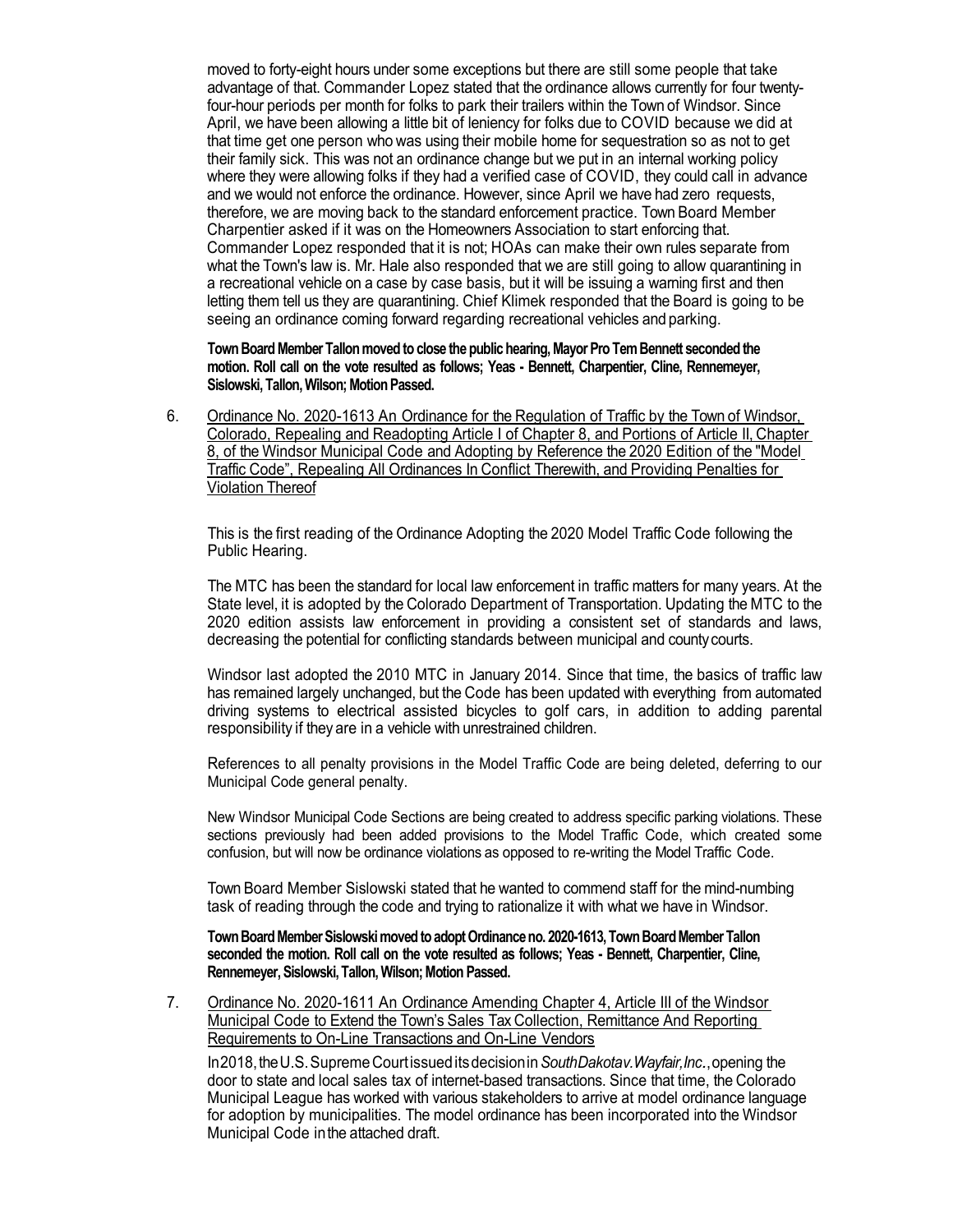The draft ordinance adds a Wayfair concept to the definition of Vendor, by including vendors who do not have a physical presence in Town, but who make deliveries of a certain character into Town. Section 3 of the draft ordinance then specifies the transactional characteristics that trigger assessment of sales tax under the Code. This section refers to sales in excess of the amount specified in § 39-26-102 (3) (c), C.R.S. as the trigger for local taxation. The statutory sales level is \$100,000 during the previous calendar year. Once that level of sales occurs within the state, internet sales in Windsor are subject to local sales taxation.

This ordinance has been modified since first reading, but not materially. Some language regarding marketplace sales was clarified by CML since first reading.

Per Mr. McCargar, this is second reading of what has been referred to as the Wayfair ordinance which will allow the Town of Windsor to apply sales tax to vendors who do not have a physical presence in Windsor, but who have reached certain thresholds of \$100,000 in sales volume within the State of Colorado in the previous calendar year. We did make a very small change to the language at the recommendation of the municipal league, it does not change the intent of that section, it actually shortens it and makes it clearer. We have made that change, we will publish it in full accordingly under the Charter.

Mayor Rennemeyer opened the meeting for public comment to which there was none.

**Town Board Member Tallon moved to adopt ordinance no. 2020-16, Town Board Member Sislowski seconded the motion. Roll call on the vote resulted as follows; Yeas - Bennett, Charpentier, Cline, Rennemeyer, Sislowski, Tallon, Wilson; Motion Passed.**

8. Resolution No. 2020-61 - A Resolution Approving and Adopting the Intergovernmental Agreement Between the Town of Windsor and the Colorado Department of Revenue With Respect to Collection and Distribution of Sales Tax in Accordance With the Sales and Use Tax Software ("SUTS") System

The adoption of Ordinance No. 2020-1611 requires the Town to enter into an administrative IGA with the State Department of Revenue ("CDOR"). The attached reference copy of the IGA has been presented to us for reviewand execution.

The IGA addresses the details of CDOR's relationship to the Town with respect to collection and distribution of on-line vendor sales tax collection. This agreement is the model form being used by all municipalities who have participated in the CML effort to bring uniformity to the process. Our representative in the CML effort is Dean Moyer.

Assuming adoption of Resolution No. 2020-61, I will work with Dean to fill in the blanks and otherwise, finalize the form of the IGA for the Mayor's execution.

The key legal point to approval of the IGA is to streamline collection to a point where interstate commerce is not materially impaired, a principle that assures adherence to the United States Constitution.

Per Mr. McCargar, this resolution and intergovernmental agreement that it approves is a companion item to the Wayfair ordinance that was just approved. This agreement allows the State of Colorado to serve as our collection agent basically for online sellers so they have a single point of contact within the State of Colorado for the payment of these taxes, then our agreement will collect our cuts in accordance with the terms of the agreement. Legally, this just makes certain that vendors are not over burdened with reporting to all the individual municipalities.

**Town Board Member Tallon moved to approve resolution no. 2020-61, Mayor Pro Tem Bennett seconded the motion. Roll call on the vote resulted as follows; Yeas - Bennett, Charpentier, Cline, Rennemeyer, Sislowski, Tallon, Wilson; Motion Passed.**

9. Ordinance No. 2020-1612 An Ordinance Amending Chapter 4, Article IV of the Windsor Municipal Code to Increase the Time for Which the Town of Windsor Retains Unclaimed Intangible Property and Other Necessary Amendments Consistent with the Revised Uniform Unclaimed PropertyAct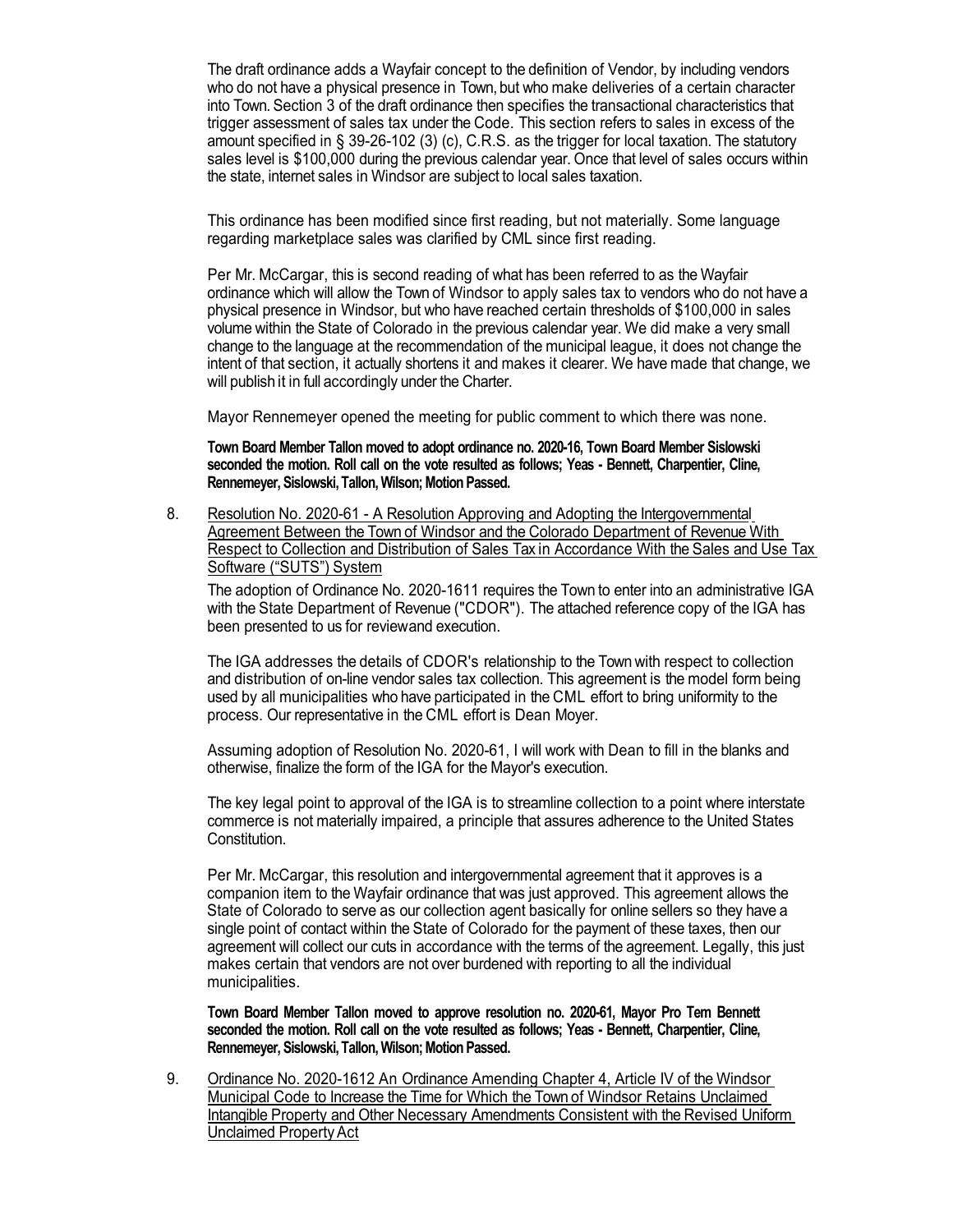During the 2019-2020 legislative session, the General Assembly enacted SB 19-088, which adopted the Revised Uniform Unclaimed Property Act in Colorado. The Act contains detailed requirements for entities who wind up holding abandoned/orphaned financial assets. Examples include deposits, checks that have not cleared the bank, escrows, and similar accounts whose rightful owners have gone silent. The Act exempts municipalities who adopt language as specified, in which case the municipality may observe its own requirements for disposition of these accounts. For Windsor, these types of assets are usually deposits, refunds and payments that have not been claimed or accepted by the rightful owner.

Chapter 4, Article IV, of the Windsor Municipal Code contains Windsor's current rules on unclaimed property. The key change to current Code language is that the Town must hold the abandoned asset for five years following required notice to the presumed owner, which notice must await a one-year period following the owner's underlying right to claim the asset. The current Code sets the "claim window" at sixty days following notice. Under this revision, the Town must wait at least six years before the asset becomes eligible for retention by the Town under the Act.

Per Mr. McCargar, this ordinance was before the Board for first reading a couple of weeks ago. There have been no changes to it since its prior presentation. It brings us into compliance with exemptions that are available to local governments under the unclaimed property act and thus prevents us from having to comply with the more burdensome requirements of that statute. This provides for an extensive period of time for during which we must hold unclaimed property. It provides for multiple efforts at communication to the people who might own the property. After going through all of that and waiting the various waiting periods, we are permitted to absorb those dollars into our general fund. These things are generally limited to refunds to utilities, deposits, and occasional paychecks that go unclaimed bya former employee.

Mayor Rennemeyer opened the meeting to public comment to which there was none.

**Town Board Member Tallon moved to approve ordinance no. 2020-1612, Town Board Member Wilson seconded the motion. Roll call on the vote resulted as follows; Yeas - Bennett, Charpentier, Cline, Rennemeyer, Sislowski, Tallon, Wilson; Motion Passed.**

#### 10. Resolution No. 2020-62 - A Resolution Approving Larimer County Lodging Tax election IGA

Per Mr. Hale, this Town Board has indicated that it intends to consider referring a lodging tax question to the voters on November 3rd. This will require a coordinated election with both Larimer and Weld Counties. In order to reserve the Town's ability to participate in the November, 2020 election in Larimer County, the County election office requires the execution of an IGA laying out the responsibility of the parties. The Larimer County election official has presented the attached intergovernmental agreement for conduct of general election as its approved form for election participation. Approval of the IGA does not compel Windsor to participate in the election, but only ensures that Windsor will have the ability to do so if all other required election related matters are approved by the Town Board.

Town Board Member Sislowski stated if we are approving this, it at least gives us the option to move forward with putting this on the Larimer County ballot, and asked if we are having similar discussions with Weld County. Mr. Hale responded that it would be the next resolution for the next item on the agenda.

Town Board Member Cline asked of this cost, of what fund does it come, how is the Town paying for it and was it already budgeted. Mr. Hale responded that this year, we budgeted \$40,000 for elections which basically covered the municipal election. This is a new cost if we send this, we will probably charge that same line item for this election. Mayor Rennemeyer asked if it would come out of the Town Board budget. Mr. Hale responded that it is actually the Town Clerks budget.

Town Board Member Charpentier asked when this gets approved on the ballot, does it go retro back to 2020, or does it start in 2021. Mr. Hale responded no that it would set it forward and would probably set it for January 2021. Mr. McCargar responded that the next step is to refer the question to the voters as to whether they want to do a three percent increase. If the voters say yes, it will come back to the Board to adopt an ordinance that will change the code that will actually build this into the code. When Board adopts that ordinance on final adoption, then wait the thirty days that is built into the charter, it takes effect there. Mr. Hale responded that the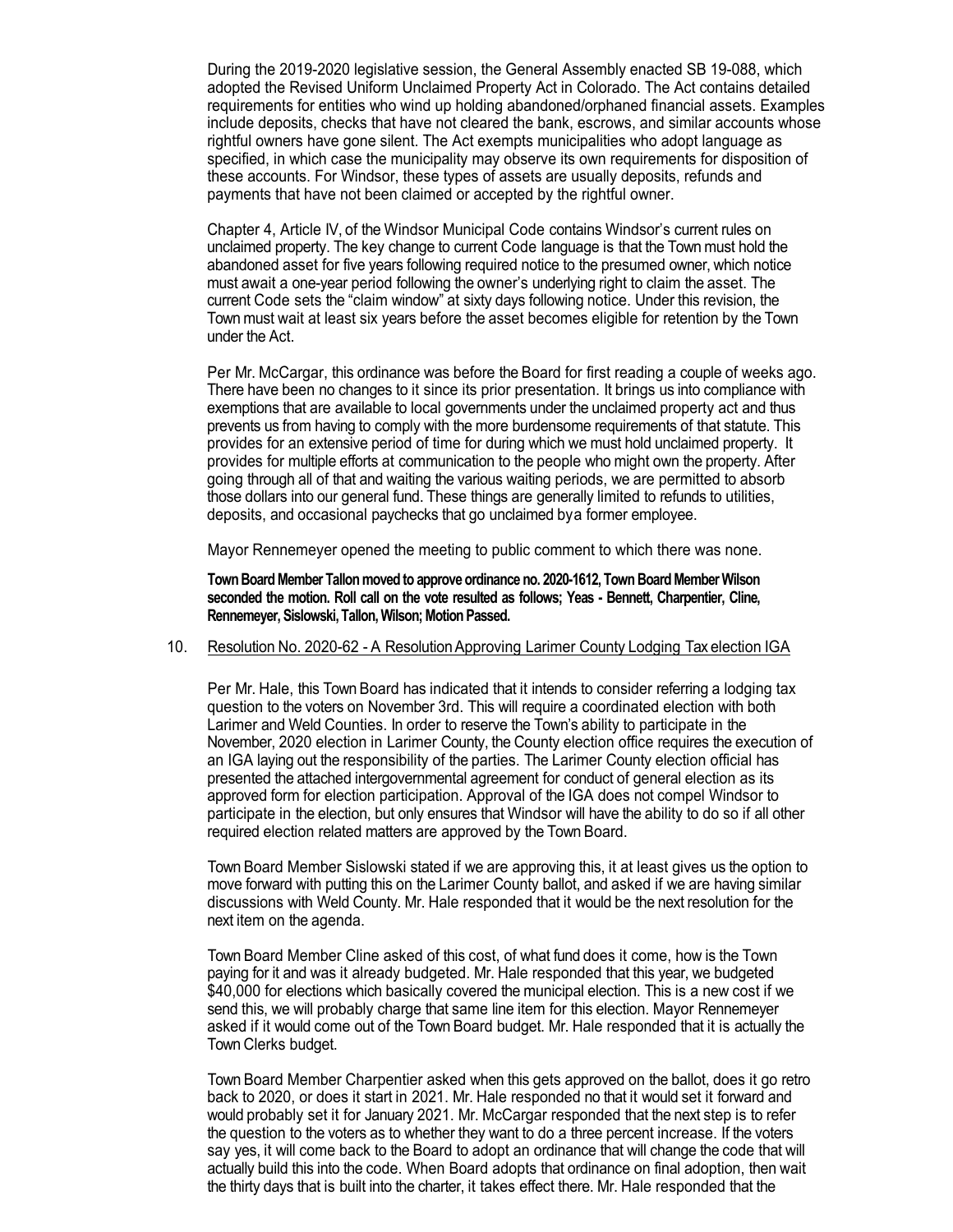board could also chose to make it start at a later date if decided that the lodging industry needs a little more time to ramp up. Mr. McCargar stated that the important thing to remember is what goes on the ballot is a big long paragraph, but it is not code language. It will come back for the code language and that's when the Board can do something like set tedate.

**Town Board Member Tallon moved to approve Resolution no. 2020-62, Board Member Cline seconded the motion. Roll call on the vote resulted as follows; Yeas - Bennett, Charpentier, Cline, Rennemeyer, Sislowski, Tallon, Wilson; Motion Passed.**

11. Resolution No. 2020-63 - A Resolution Ratifying, Approving and Confirming the Terms and Conditions of an Intergovernmental Agreement for Conduct of General Elections Between the Town of Windsor and County of Weld With Respect to the Coordinated Election Scheduled for November 3, 2020

In order to reserve the Town's ability to participate in the November, 2020, coordinated election in Weld County, the County Election Office requires the execution of an intergovernmental agreement laying out the responsibilities of the parties. The Weld County Election Official has presented the attached Intergovernmental Agreement for Conduct of General Elections as its approved form for election participation.

Approval of the IGA does not compel Windsor to participate in the election, but only assures that Windsor will have the ability to do so if all other required election-related matters are approved by the Town Board

Per Mr. Hale, this is the same as the previous resolution, but for Weld County.

Town Board Member Sislowski stated that in the prior resolution, there was a catch all clause that said that the agreement could be modified administratively in order to make some changes to terms and correct it, but this one does not have that and would like to get from Mr. McCargar confirmation that this is sufficient. Mr. McCargar stated that he doesn't know how that happened but if he needs to correct it, we will correct it.

**Town Board Member Tallon moved to approve Resolution no. 2020-63, Town Board Member Charpentier seconded the motion. Roll call on the vote resulted as follows; Yeas -Bennett, Charpentier, Cline, Rennemeyer, Sislowski, Tallon, Wilson; Motion Passed.**

#### D. COMMUNICATIONS

1. Communications from Town Attorney

No communication

2. Communications from TownStaff

Per Mr. Lucas, he was just notified that Village East Park was selected as number two in a competition and received the merit award for landscape and urban development.

Per Mrs. Humphries, the two vacancies in our department are the IT Manager and GIS Analyst. The IT Manager was published at the end of last week; we are going to keep taking in applications. It is a continuous opening until filled. The GIS Analyst position will be interviewing next week. We do have some foam boards for the strategic plan downstairs in the lobby.

a. Finance Report June 2020

Per Mr. Moyer, the finance report for June is in the packet. We had talked in length about how COVID is going to affect not only this year, but next year as well. What we have found here through June is that the Wayfair decision that we just talked about earlier, has helped us immensely as far as keeping us afloat on our sales tax collections. Year to date, we are up fourteen percent in our retail sales tax. We have found that the wildcard here is the construction use tax and further than that, have discussed the property tax. Mr. Hale reported that this year, we are going to have a lot of budget discussions about projected revenues and trends we see. Even though COVID has been going on for a long time, revenues are often delayed and are having a lot of discussions with the Weld County Assessor who was able to